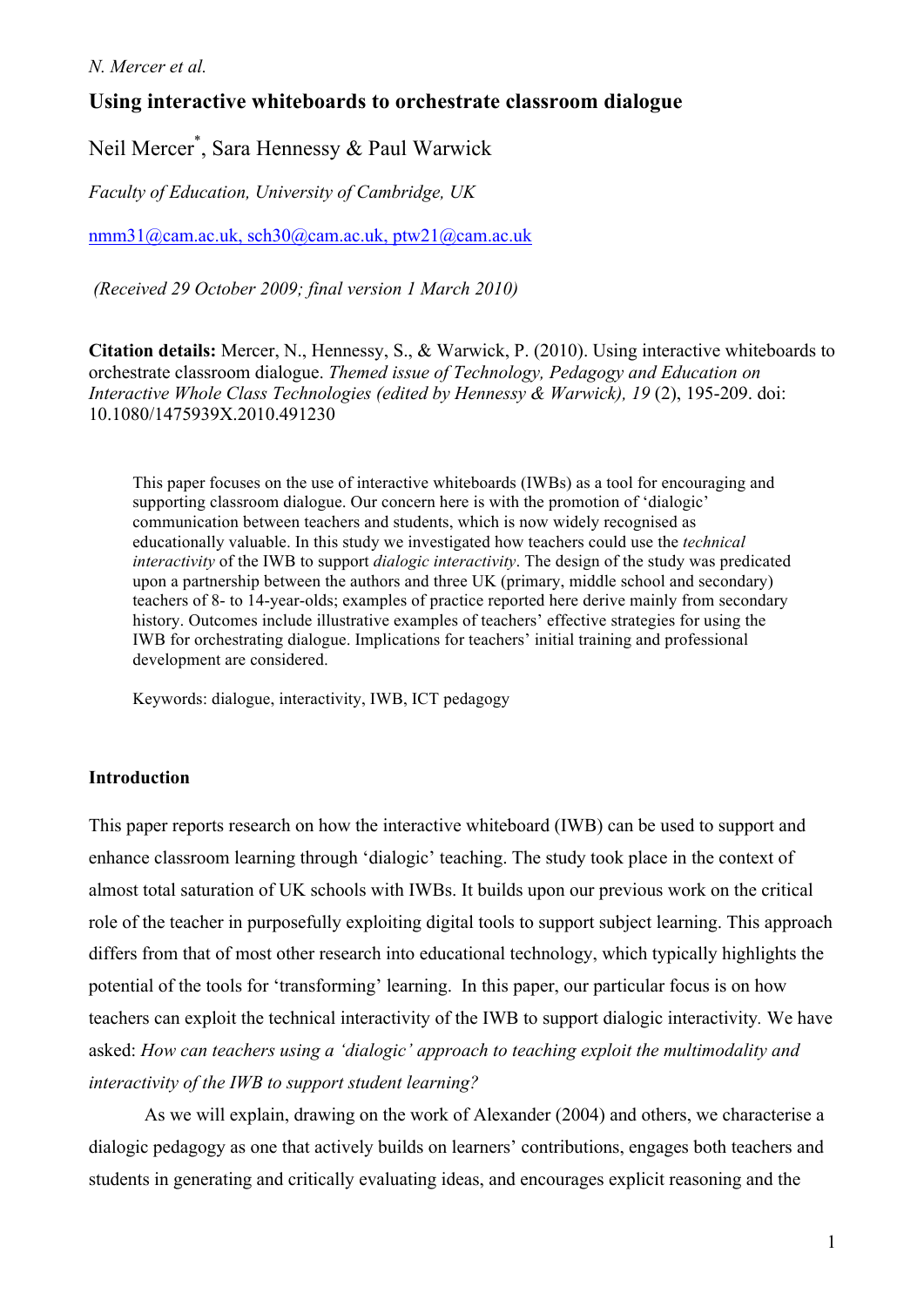joint construction of knowledge. In our study, the three participating teachers first engaged with us in discussions about dialogic teaching that were informed by previous research and which aimed for practical outcomes. The teachers then developed classroom activities using the IWB during whole class teaching and any associated group work.

### **Background: Classroom use of interactive digital technologies**

The introduction and promotion of educational technology through government initiatives in the UK has generally been 'technology-led', rather than being more appropriately 'educationally-led' (Dawes, 2001), with the result that little attempt has been made in such programmes to link technology use to the needs of teachers and students, or to what research has shown are effective ways of teaching and learning. Programmes for training teachers to use new technologies have also suffered from what Lankshear (1997) described as 'applied technocratic rationality' – a view that technology has an independent integrity and a power that can be unleashed through learning certain basic skills. In sum, research, policy and training initiatives have often tended to ignore the vital need to relate the use of new forms of technology to what is known about effective pedagogy.

In the UK, there has been substantial government investment and policymakers' interest in IWBs in education and an exponential increase in their numbers in UK schools (sixfold between 2002-05: Kitchen, Mackenzie, Butt, & Finch, 2006) before the implications for teaching and learning were even investigated (e.g. Smith, Higgins, Wall, & Miller, 2005). Nevertheless, teachers and learners are enthusiastically adopting this powerful tool, which seems ideally suited to supporting interactive whole class teaching. In practice, however, it seems in many cases to be associated with superficial collaboration, motivation and participation at the expense of uptake questioning (Higgins *et al.*, 2005), student talk and reflection (Becta, 2003; Gillen, Kleine Staarman, Littleton, Mercer, & Twiner, 2007; Kennewell & Beauchamp, 2007; F. Smith, Hardman, & Higgins, 2006). Government-funded research shows that pressure to 'get through' curriculum content means that IWB use may decrease thinking time and opportunity for learner input, resulting in teacher-only operation (Moss *et al*., 2007). In our earlier studies of IWB use in secondary science, students' physical manipulation of objects was desired by teachers but constrained by systemic school and subject cultures, curricular and assessment frameworks (Hennessy, Deaney, Ruthven, & Winterbottom, 2007). Nevertheless the large-scale SWEEP study of primary teachers (Somekh et al., 2007) indicated that IWB use became embedded after a period of 2 years and new or improved pedagogical practices then began to emerge. Around a quarter of teachers reported more interactive lessons with greater active pupil involvement, made possible by the functionality of the board.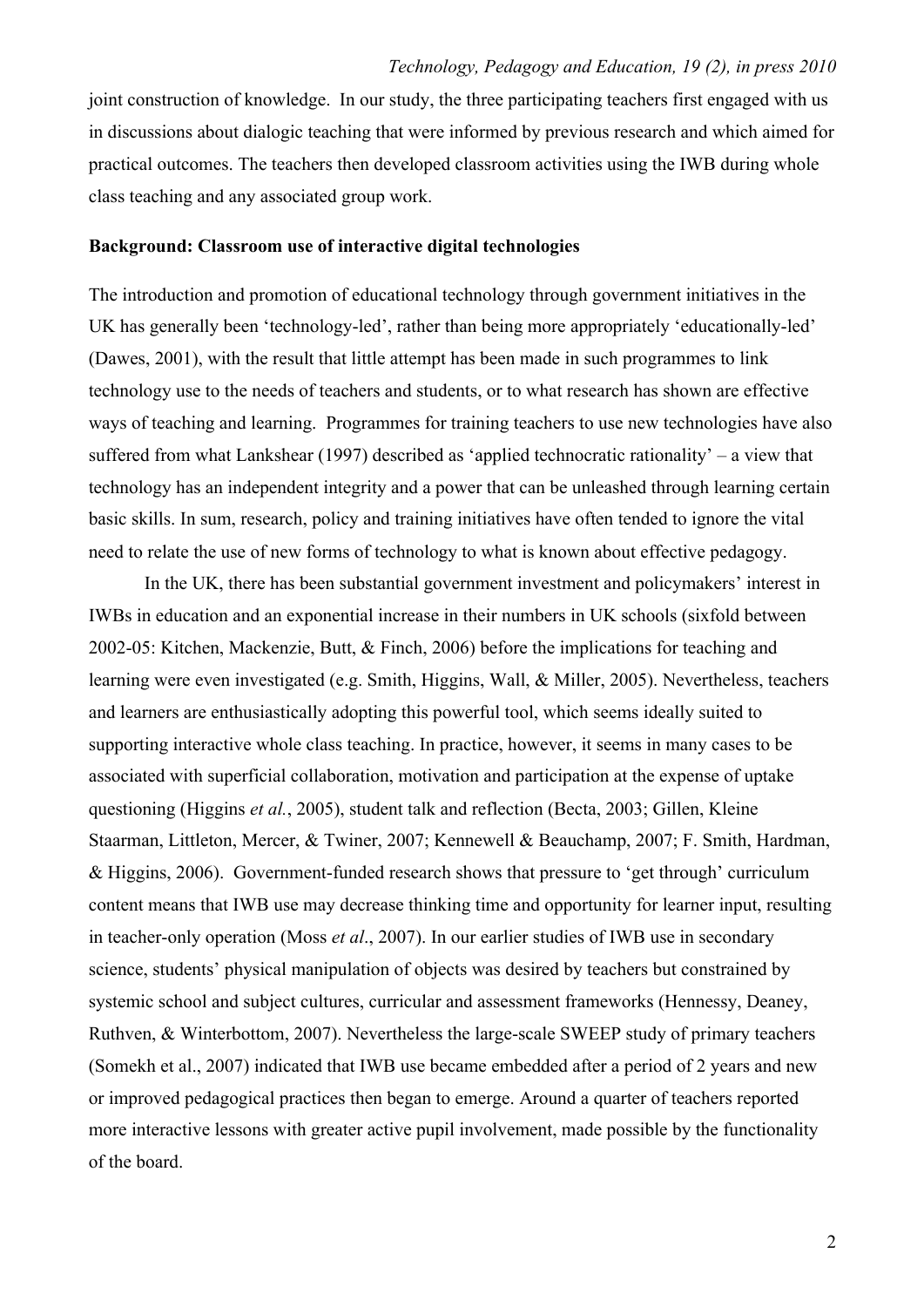# *The technical interactivity of the IWB*

Interactive whiteboard systems comprise a computer linked to a data projector and a large touchsensitive electronic board displaying the projected image; they allow direct input via finger or stylus so that objects can be easily moved around the board or transformed by teacher or students. 'Flipchart' software provided with the board or obtained separately provides a variety of functions, including those which replicate non-digital technologies such as flipcharts, dry-wipe boards, overhead projectors, slide projectors, and video-players, and others which have not previously been possible on a large, vertical display. These comprise 'technical interactivity' (Smith et al., 2005) and as Beauchamp & Parkinson (2005), Miller *et al.* (2005) and others have noted, these functions include:

- drag and drop (objects on the board can be matched or moved around);
- hide and reveal (objects placed over others can be removed or 'rubber' reveals hidden text);
- highlighting (transparent colour can be placed over writing or other objects);
- spotlighting (view restricted to circular area of screen);
- animation (objects can be rotated, enlarged, and set to move along a specified path);
- annotation of objects displayed (textual or graphical);
- tickertape (text moves continuously across screen);
- indefinite storage and quick retrieval of material, 'flipcharts' and annotations;
- feedback (when a particular object is touched, a visual or aural response is generated);
- automatic handwriting recognition and text formatting features.

### *The dialogic interactivity of the IWB*

By distinguishing between 'technical' and 'dialogic' interactivity, we intend to highlight the distinction between what a piece of technology can do, and what it can be used to achieve educationally. The IWB offers teachers and students a ready facility for finding, entering, modifying and saving text and other items relevant to their task in hand. It is 'interactive' in the sense that it responds easily and quickly to the user's commands. Our interest, however, has been in if and how this facility can be used to support the dynamics of educational dialogue – and whether it offers special advantages over alternative 'tools' for doing so. This interest has been shaped and informed by research that takes a sociocultural perspective on education, as we will explain.

# *Dialogic teaching and a sociocultural perspective on the use of ICT in the classroom*

A sociocultural perspective highlights the significance of mediating tools (or 'mediating artefacts') and technologies in the social processes of learning (Säljö, 1999; Wertsch, Tulvoiste, & Hagstrom, 1993). This perspective emphasises the role of language as the prime cultural tool, while also in more recent years offering valuable insights into the use of computer-based technology (for example Crook, 2007; Dawes, Mercer, & Wegerif, 2004). This perspective has formed the main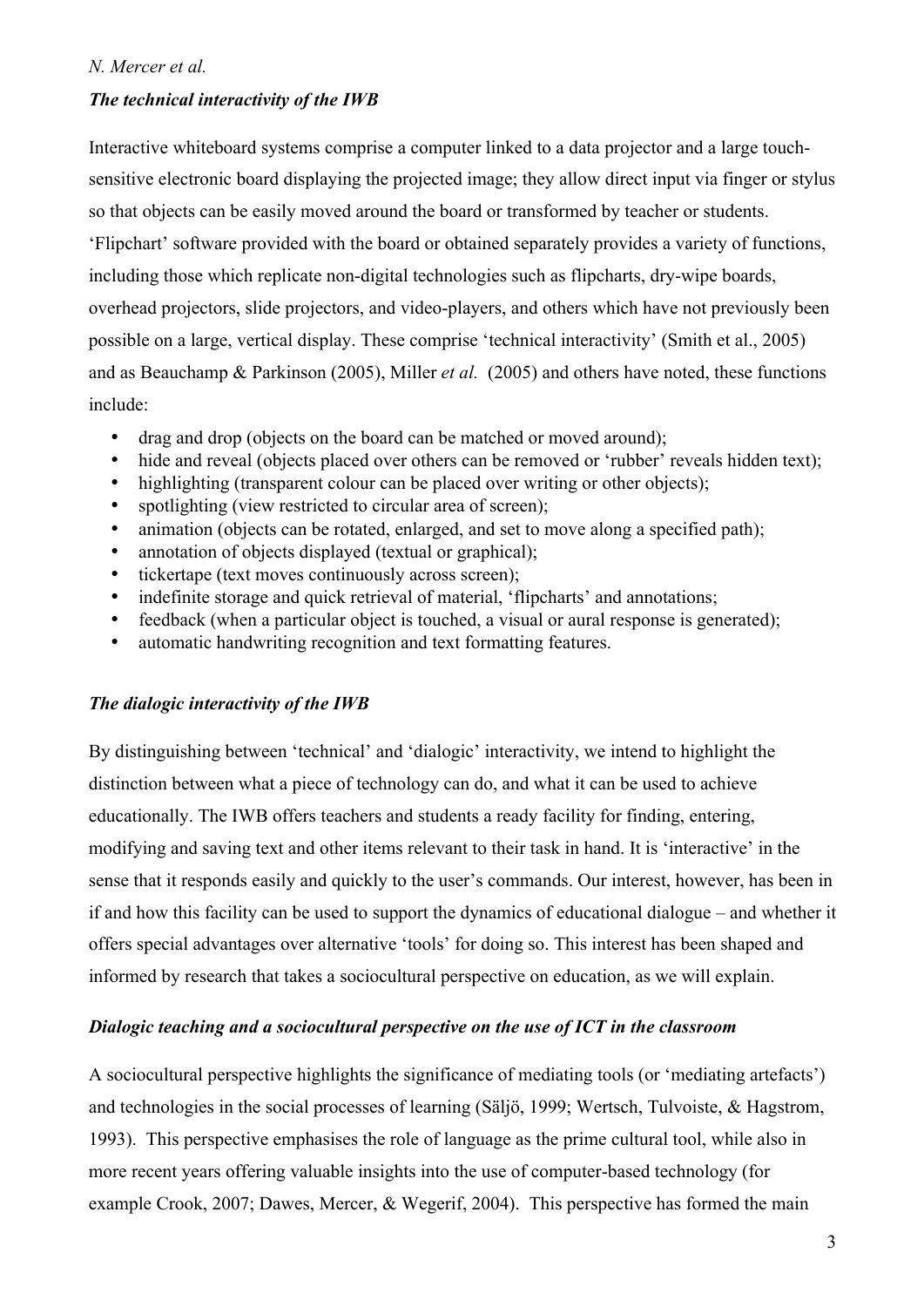# *Technology, Pedagogy and Education, 19 (2), in press 2010*

basis for the development of a 'dialogic' pedagogy: an approach in which the teacher strives for the active involvement of students in the process of knowledge construction through the use of talk and other means of communication (Alexander, 2004). In recent years, other researchers have also made persuasive and influential arguments for the importance of the quality of teacher-student dialogue in the development of children's understanding of science and other curriculum subjects (Lemke, 1990; Mortimer & Scott, 2003; for example, Wells & Bell, 2008). Cutrim Schmid (this issue) refers to similar developments in the field of language teaching and learning. Interventional, school-based studies have provided supportive empirical findings (for example, the research in Mexican schools reported by Rojas-Drummond & Mercer, 2004; and the UK-based research reported by Mercer & Littleton, 2007). The work of Brown and Palincsar, carried out in the 1980s and explicitly linked to Vygotskian theory, was a significant early contribution in this respect (e.g. Brown & Palincsar, 1989). Their *Reciprocal Teaching* approach involved the use of specific dialogic strategies by both teachers and children in primary/elementary school. One of its aims was to encourage more critical and elaborated contributions from pupils, who made impressive gains in reading comprehension. More recently, Kim, Anderson, Nguyen-Jahiel & Archodidou (2007) have shown that the similar kind of teacher-led dialogue they call *Collaborative Reasoning* leads to improvements in reading comprehension and the quality of written argument for secondary/high school students.

The dialogic approach to teaching involves orchestrating classroom talk and activity so that teachers and learners are actively commenting and building on each other's ideas, together posing questions and co-constructing interpretations (Alexander, 2004). Preconditions for dialogue include open-ended tasks and higher order questioning, and a supportive classroom ethos for exploring and sharing ideas. Recent incarnations of national examinations and policy strategies in the UK have moved increasingly towards an emphasis on classroom discussion of controversial topics and development of dialogue skills in some subjects. Yet a conflicting policy and school inspection emphasis on rapid lesson pace (disregarding the desired pace of learning) and soliciting correct answers, coupled with many teachers' and policymakers' lack of understanding of dialogic pedagogy, mean that dialogic teaching is not commonly observed: 'In many classrooms most of the dialogue appears to occur more by accident than in a deliberate, conscious manner'' (Smardon & Bewley, 2007, p. 2 ).

Research has suggested that multimodal technologies such as the IWB can contribute to the creation of a 'dialogic space' (Wegerif, 2007), wherein educationally valuable dialogue and teacherguided learning can take place (Gillen, Kleine Staarman, Littleton, Mercer, & Twiner, 2007). To understand if and how it can do so, we need to consider not the potential functionalities of the IWB, but its actual uses in classroom contexts and teacher perceptions of those uses. The main question that this paper addresses is thus: *If teachers are consciously aiming to enact a dialogic, interactive*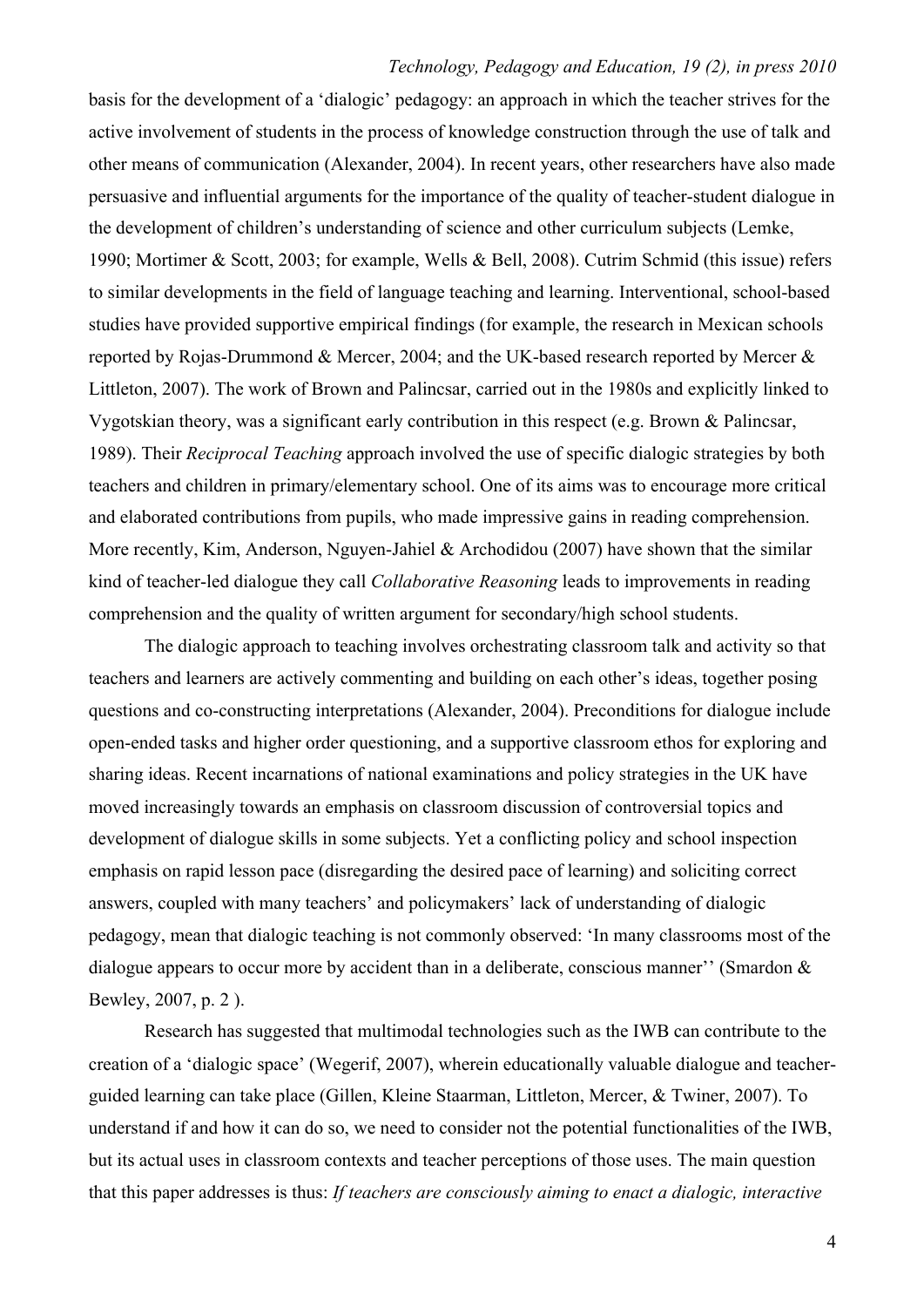*pedagogy, how can/do they use the technical interactivity of the IWB to do so?* Our particular focus in this study is with archetypal use of the IWB in whole class teaching. Elsewhere, we have explored the use of the IWB by collaborative pupil groups during lessons: Warwick, Mercer, Kershner, & Kleine Staarman (2010, in press).

### **Research participants, methodological approach and research strategy**

Our study involved three teachers who use an IWB as an integral part of their everyday practice. Participants were selected on the basis of having an observably dialogic pedagogical approach to teaching. They included a Deputy Head Teacher who worked with primary children (aged 10-11) and who focused on Personal, Social and Health Education; a Head of English who focused on crime story writing with middle school children (aged 12-13); and a Head of Humanities who worked with secondary children (aged 13-14) on World War 1. In this article we draw particularly on the latter case.

The teachers participated in a series of workshops on dialogic teaching, before going on to design and trial IWB-supported lessons. (They had a total of 6 days each of funded release time from teaching to enable them to participate.) Collaborative video analysis and discussion of 'critical episodes' (see Phase 3) were then enabled an examination of how IWB use supported classroom dialogue. Our methodology is summarised below (and described in more detail by Hennessy, Warwick, & Mercer, 2010, in press).

### *Phases and methods of research*

*Phase 1:* Teachers were observed and video-recorded teaching a topic over two lessons each, to familiarise the team with their current practice and to pilot our recording procedures. They all participated in three one-day workshops, in which video data from the six pilot lessons, along with footage of other teachers using IWBs during an earlier research project ('T-MEDIA': Hennessy & Deaney, 2009), were used as a stimulus for discussion. The teachers and researchers evaluated illustrated approaches and assessed their applicability to the teachers' own contexts, discussing ways of further exploiting the IWB technology to enhance their approaches. The nature of productive classroom dialogue and ways to encourage it were also discussed. Teachers were encouraged to keep unstructured diaries of their reflections on pilot lessons and workshop experiences. Other resources included professional development activities generated through a series of 'Thinking Together' projects (conducted with other teachers) as reported by Dawes, Mercer, & Wegerif (2004) and Mercer & Littleton (2007: see

http://thinkingtogether.educ.cam.ac.uk/). These activities help teachers to engage children in classroom dialogue. Copies of Alexander's (2004) pamphlet on Dialogic Teaching, a chapter on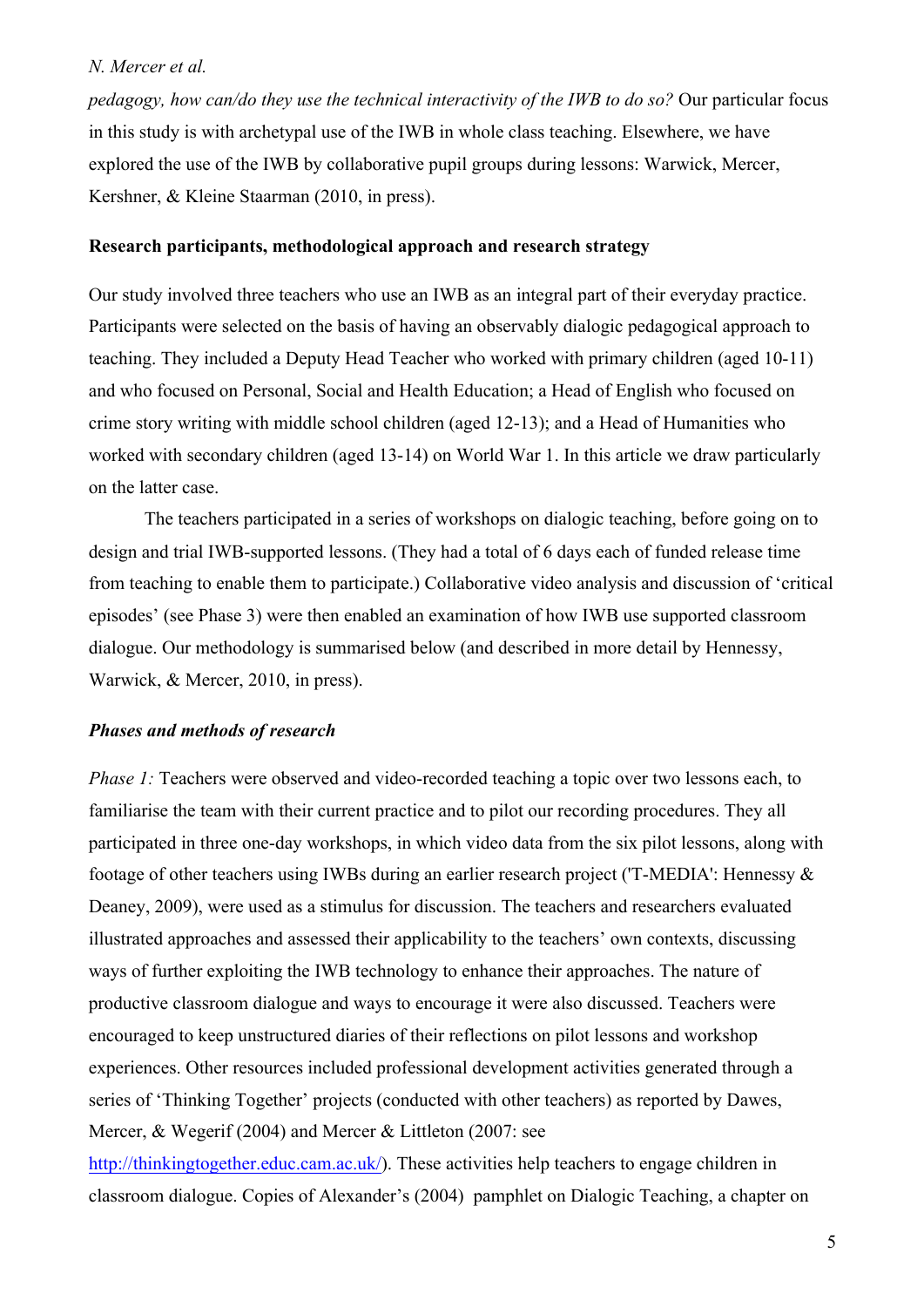forms and functions of teacher-student dialogue (from Mortimer & Scott, 2003), and a short article on questioning strategies (Cardellichio & Field, 1997) were distributed too.

*Phase 2:* A sequence of three lessons was video-recorded in each classroom. The teachers kept diaries of their pre- and post-lesson reflections and planning. They were interviewed once about their plans (using a semi-structured schedule) and twice again after lessons about using the IWB to support dialogue and how successful their actions had been (two post-lesson interviews increased the database without being overly demanding). Flipchart files and captured annotations, lesson plans, worksheets, digital photographs and copies of pupil work provided valuable additional data.

Phase 3: Copies of the videos were distributed and the whole team reconvened for a fourth half-day workshop to review our experiences, to share teacher-selected video clips and to use these in defining criteria for identifying 'critical episodes' of the phenomena of interest (9-10 per case), as follows. Selected episodes (a) collectively illustrated a range of IWB uses and (b) included dialogue that was perceived to be stimulated by well-selected resources that were engaging and/or meaningful to learners; linked with any level of IWB use but including some pupil ownership of the board; arising from opportunities for focused, cumulative, open-ended discussion in whole class, pairs, or groups; moving forward students' learning.

Discussion of critical episodes chosen and commented upon independently by teachers and researchers, along with diaries and interview transcripts, was then carried out by one researcher with each teacher. They exchanged their thoughts and selections, then met for 3–5 hours to compare and reconcile them, reviewing video-recorded episodes or screen shots as needed. Analytic commentary, interspersed with direct quotes about the episodes from the post-lesson interviews, and the outcomes of the negotiations were incorporated into a set of review notes for each case (drawing on the meeting transcript). These described the part played by the technology and the teacher in each chosen episode, the underlying rationale and effectiveness of the pedagogical approach in terms of quality of dialogue, and the level of student participation.

The process enabled us to identify what the data in each case revealed about the integration of IWB use for supporting substantive teacher-student and student-student dialogue. The teachers' pedagogical approaches were thereby evaluated with reference our criteria for dialogic teaching (as defined above). This phase culminated in a final agreed set of critical episodes from each classroom, a rationale for their selection, and some conclusions about dialogic pedagogy in the context of IWB use.

*Phase 4:* A final (fifth) half-day workshop focused on the expected impact of participation within the schools and the perceived obstacles to adoption of a dialogic approach and to IWB use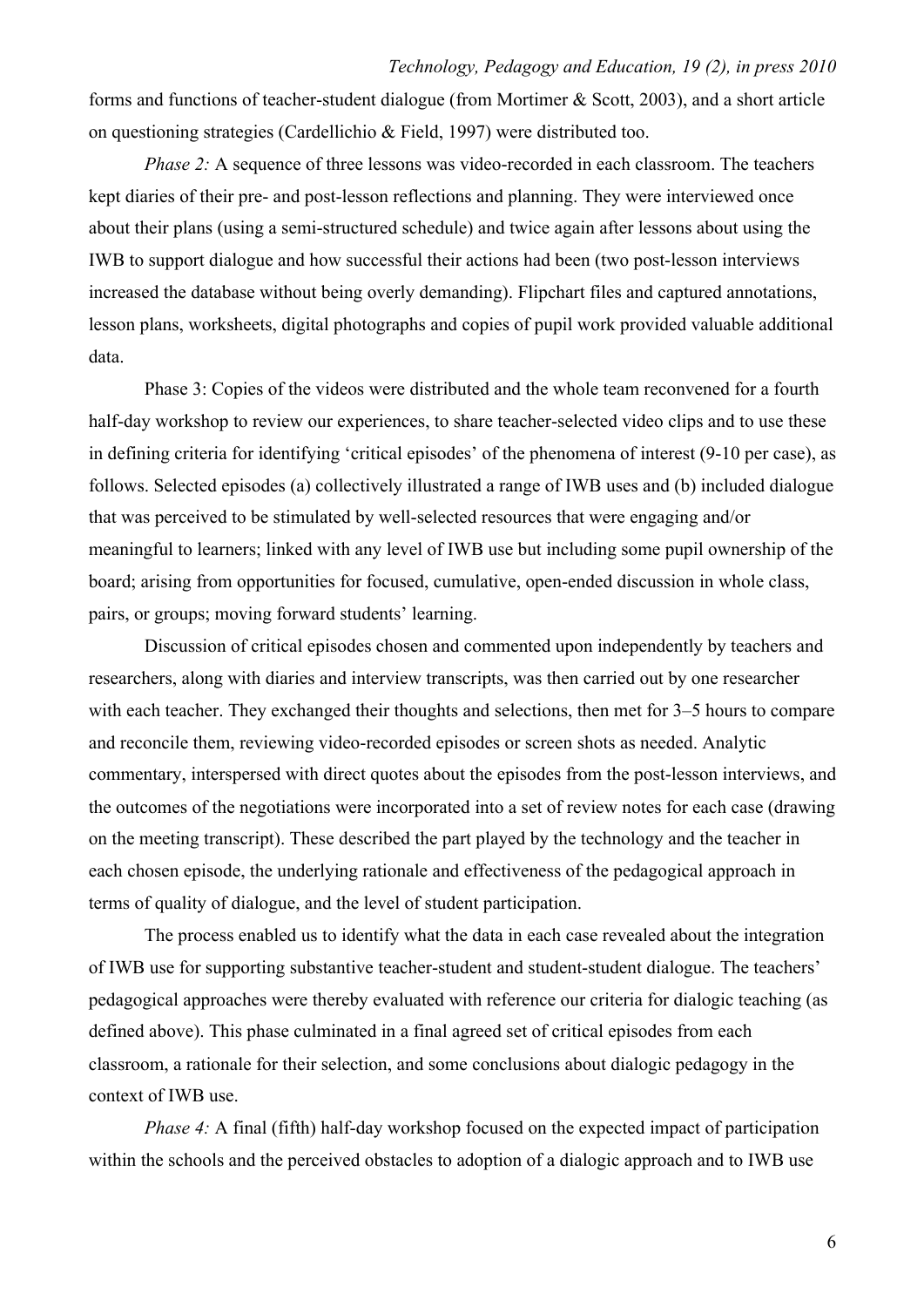by novices (as reported by Hennessy et al., 2010, in press; and Warwick, Hennessy, & Mercer, 2010 submitted).

*Phase 5:* Finally, the research team conducted a cross-case analysis comparing and contrasting approaches to exploiting the IWB to support a dialogic approach in the three very different settings. We trawled teacher diaries, interviews, workshop and review meeting transcripts, and accreditation reports using HyperResearch<sup>TM</sup> 2.6, a software tool for qualitative data analysis, coding material pertaining to teacher strategies for using the IWB. We also revisited videos of critical episodes and annotated the transcripts with comments on dialogue quality and teacher strategies in order to identify how shared understandings and new interpretations were being progressively created through the dialogue, and to examine what sorts of connections were made during interactions within and across critical episodes. A series of screen shots and photographs of IWB artefacts in the making were also prepared for interpreting the rich and complex classroom interactions that took place.

# **Findings**

The data reported here derive mainly from our critical episode and transcript analyses; space does not permit embellishing the account with interview, meeting and accreditation report extracts but these are evident in a paper focusing on the research collaboration (Hennessy *et al*., 2010, in press). In Phase 1, teacher workshops and pilot video recording received an enthusiastic response from all of the teachers, yielding a range of thoughtful diary reflections such as the following typical comments:

Sense of teachers and researchers with a common purpose . . . Particularly important is that while the IWB is a key tool, it has to serve learning purposes. (Lloyd)

The first workshop day has enabled me to really start thinking in depth about my own practice and the powerful impact a more structured approach to 'talk' in the classroom could have . . . Alexander [2004] – the idea of dialogic teaching being cumulative, with children and teachers building on each other's ideas, really stood out for me, as it is the one which I feel I currently address the least. . . . in order to move forward, I need to look now at . . . using questioning more effectively to enable cumulative talk to take place more regularly. (Caroline)

All of the teachers took up the opportunity for university accreditation (a Certificate of Educational Enquiry) through writing a report of their experiences, and one has gone on to Masters study. An important outcome from this preparatory work with the teachers was to operationalise dialogic teaching with the IWB. That is, one aim of the discussions was to identify the kinds of dialogic strategies that the IWB could help the teachers carry out. During this discussion, we agreed that dialogue *should make reasoning explicit* and *support the cumulative co-construction of knowledge and understanding.* We also agreed that a teacher might use the IWB to carry out any of the following pedagogic intentions: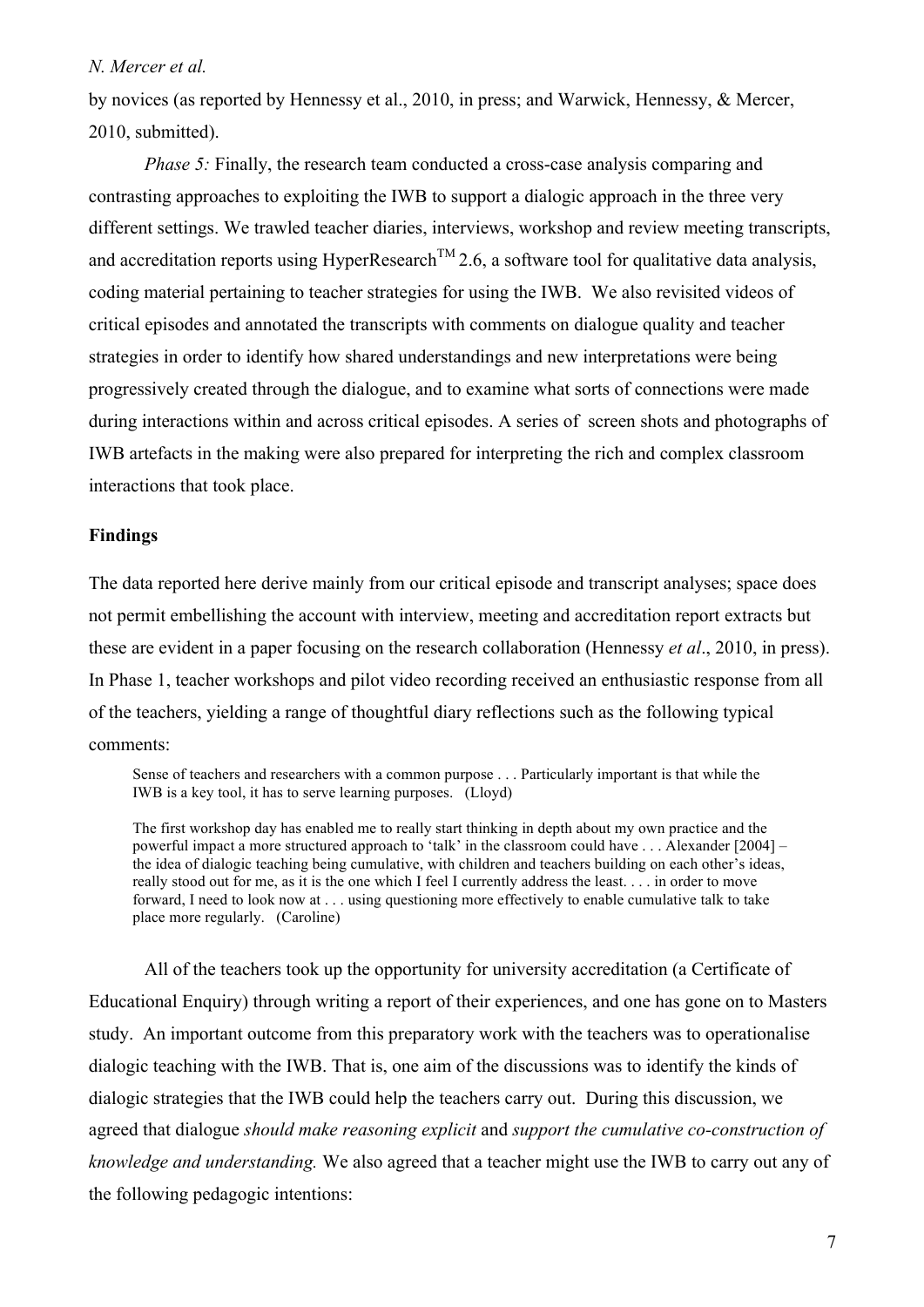- Scaffold learning
- Support the temporal development of learning;
- Involve pupils in co-constructing knowledge;
- Encourage evaluation and synthesis;
- Develop a learning community;
- Develop pupil-pupil dialogue;
- Support provisionality of students' evolving ideas;
- Guide lesson flow;
- Develop pupil questioning.

The group's conception of dialogue (as a way of creating collective meaning) widened to include the use of nonverbal dialogue at the IWB – including sharing understandings or creating new digital artefacts through annotation, drawing, manipulation, linking, sorting etc. (often in conjunction with talk) – and non-verbal dialogue away from the IWB including, for example, producing diagrams, drawings or ordered elements, and manipulating/annotating paper replicas of IWB images. The role of mediating artefacts in making emerging thinking explicit and supporting the progression of dialogue over time is explored in more detail by Hennessy (in preparation).

# **Case study: using the IWB to teach history**

Because of space limitations, our choice in this paper is between giving three or so small examples of different teachers using the IWB during a lesson, or showing in more detail how one teacher used it during a series of lessons. We have chosen to do the latter, because we accept Alexander's (2004) view that one important aspect of dialogic teaching is its cumulative nature. That is, dialogue should be used to help students develop a learning trajectory, or pursue a 'learning journey' over time. We have therefore taken examples from a series of three lessons about World War 1 that were recorded in one history teacher's classroom with students aged 12-13.

### *Example 1: whole class discussion of a non-fiction text*

The first example comes from the first lesson. The title the teacher gave this lesson was 'What can poetry tell us about the Western Front?' but he used further, non-fiction texts and other resources to explore this theme, presenting them on the IWB. He first put up an extract from an army doctor's notes, and asked one of the students to come up and annotate it. The student did so, as shown in Figure 1.

# INSERT FIG. 1 ABOUT HERE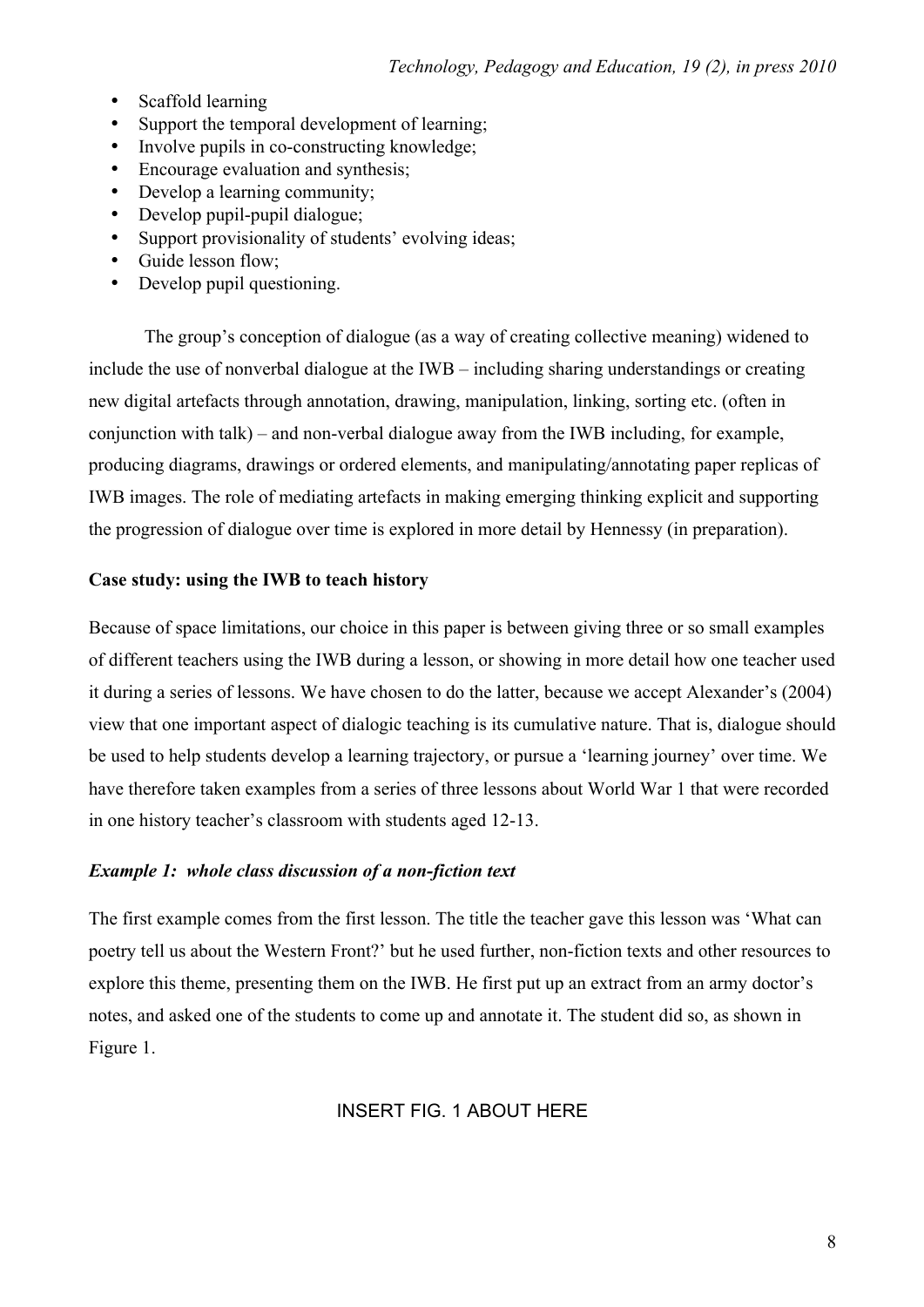*Transcript 1: the doctor's account*

T: Right, look on the board here, this is what a doctor wrote in 1914 at the start of the war. What are the significant things about what he wrote here? What significant things, somebody come up and underline something off the front row, Henry could you come and do it for me? Come and underline something that's significant about what he's written here.

*(Henry walks up to IWB, presses pen tool on IWB and begins to underline without talking)*

T: Yep, and what else?

*(Henry continues underlining)*

T: Very good, who can explain why Henry has underlined those things? Robert.

Robert: It showed that at the beginning of the war people thought it was a good thing.

T: Excellent, brilliant it was a good thing, people thought at the start of the war. Alex would

you agree with that?

Alex: Yes.

T: Is there anything that Alex you might underline that Henry hasn't?

Alex: Umm..

T: OK Henry, just explain why you've underlined that. I completely agree with you, thanks Alex that's great, thanks Robert.

Henry: Well because this the first part is talking about how you might get sent to the front of the front line of the war which would probably be to do with the trenches.

T: Yep.

Henry: And he thinks it's like a good thing, like an honour and so he'd be really, he thinks he'd be really happy if he was sent there. He's envying his friend, the soldier who's gone off as well and hopes he will as well.

#### *Comment*

The IWB offers the facility for teacher and students to share and discuss ideas on texts in a whole class setting – and the teacher uses this quite effectively here to stimulate some whole-class dialogue about both the target text and Henry's underlined parts of it. In relation to the earlier list of pedagogic intentions that a teacher could pursue with the IWB, it can be seen here to be used to *'*scaffold' the pupils' learning, because it enabled the teacher to provide a material support for the development of their ideas. It also helped the teacher involve the pupils actively in co-constructing knowledge and understanding. Of course, this could have been achieved without an IWB – for example by the teacher pinning up a large copy of the text on the wall for Henry to annotate. It is hardly ever the case that the IWB provides a completely unique kind of opportunity which could not have been achieved using other technology. Moreover, this use of the IWB is hardly innovative. But we argue that one should not judge teachers' uses of the IWB by how 'whizzy' they are; we should judge them by how well they harness the technology to serve effective pedagogic strategies – those that stimulate and move on student thinking. The ease with which this kind of technological interactivity can be achieved using the IWB means that it may encourage teachers to set up such opportunities for dialogue when they would not otherwise feel they had the time to do so. A key advantage is that the student's annotations can much more easily be modified, stored or revisited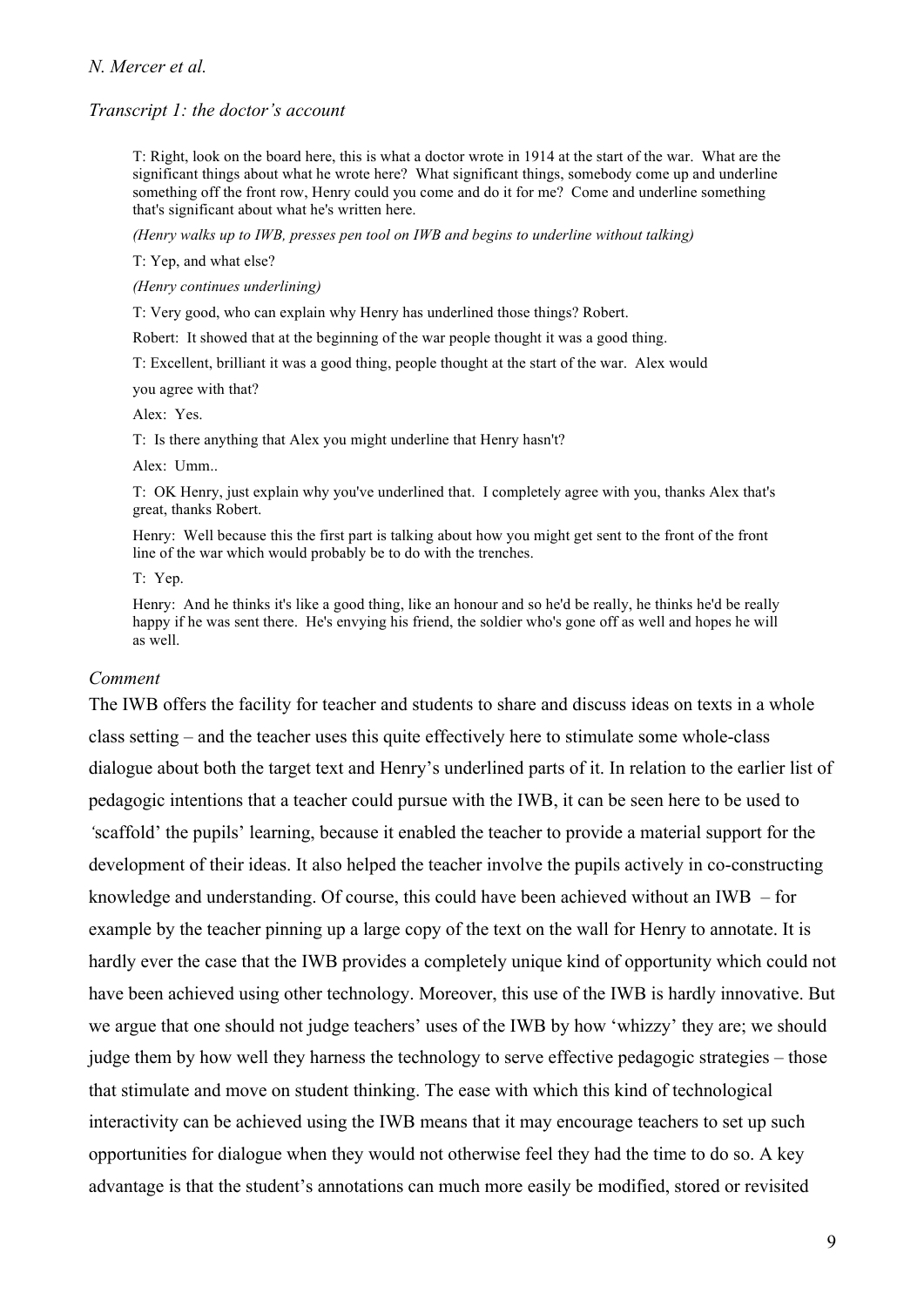than if a paper copy was involved. The IWB in this way supported the provisionality of the students' developing understanding.

Regarding the quality of the dialogue – we see here some interaction between teacher and students which, in Mortimer and Scott's (2003) terms, is more 'dialogic' than 'authoritative'. It is certainly the case that the dialogue adheres to the usual Initiation-Response-Feedback (IRF) pattern of classroom talk, but the teacher uses his questions to elicit a variety of students' views. And although he provides positive feedback on their responses ('Excellent, brilliant'), he does not define their answers as 'right/wrong' as would be the case in the more archetypal,

'authoritative/interactive' dialogue. Moreover, the students take turns which are longer than the typical responses of students to teachers' questions. In these ways, the transcribed passage has some characteristics of dialogic teaching (Alexander, 2004). In this example, we can see how the technical interactivity is being used successfully to enable dialogic interactivity.

# *Example 2: pair and whole class discussion of a poem*

Later in the same lesson, the teacher put up on the IWB a poem about life in the WWI trenches by Wilfred Owen, 'Dulce et Decorum est', which he had introduced in Lesson 1. It is a graphic account of the deprivations of war, as when Owen recounts:

Men marched asleep. Many had lost their boots But limped on, bloodshod. All went lame, all blind (Owen, 1983)

The teacher was able to use the multimodality of the IWB to show some relevant photographs, downloaded from a web source, such as that shown in Figure 2.

# INSERT FIG 2 ABOUT HERE

The teacher then used the 'cover and reveal' facility of the IWB to highlight just the first two lines of the poem. He asked the students to discuss these two lines with a partner: 'Ask your partner what they think is interesting and ask them why'. The teacher interacted with some of the pairs while they did so. A whole class discussion then followed, in which the teacher attempted to elicit from the pairs what they had discussed, as in the following extract. Each pair of students had a small (non-digital) whiteboard on which they could record their responses.

#### *Transcript 2: identifying interesting words*

T: Tell me, key words that you think there. I tell you what I'm going to change that, interesting words that you think there are. Just write on your whiteboard one interesting word and why you think it's interesting.

#### *(Class working silently)*

T: Right see what your partner thinks. Ask your partner what they think is interesting and ask them why. Go.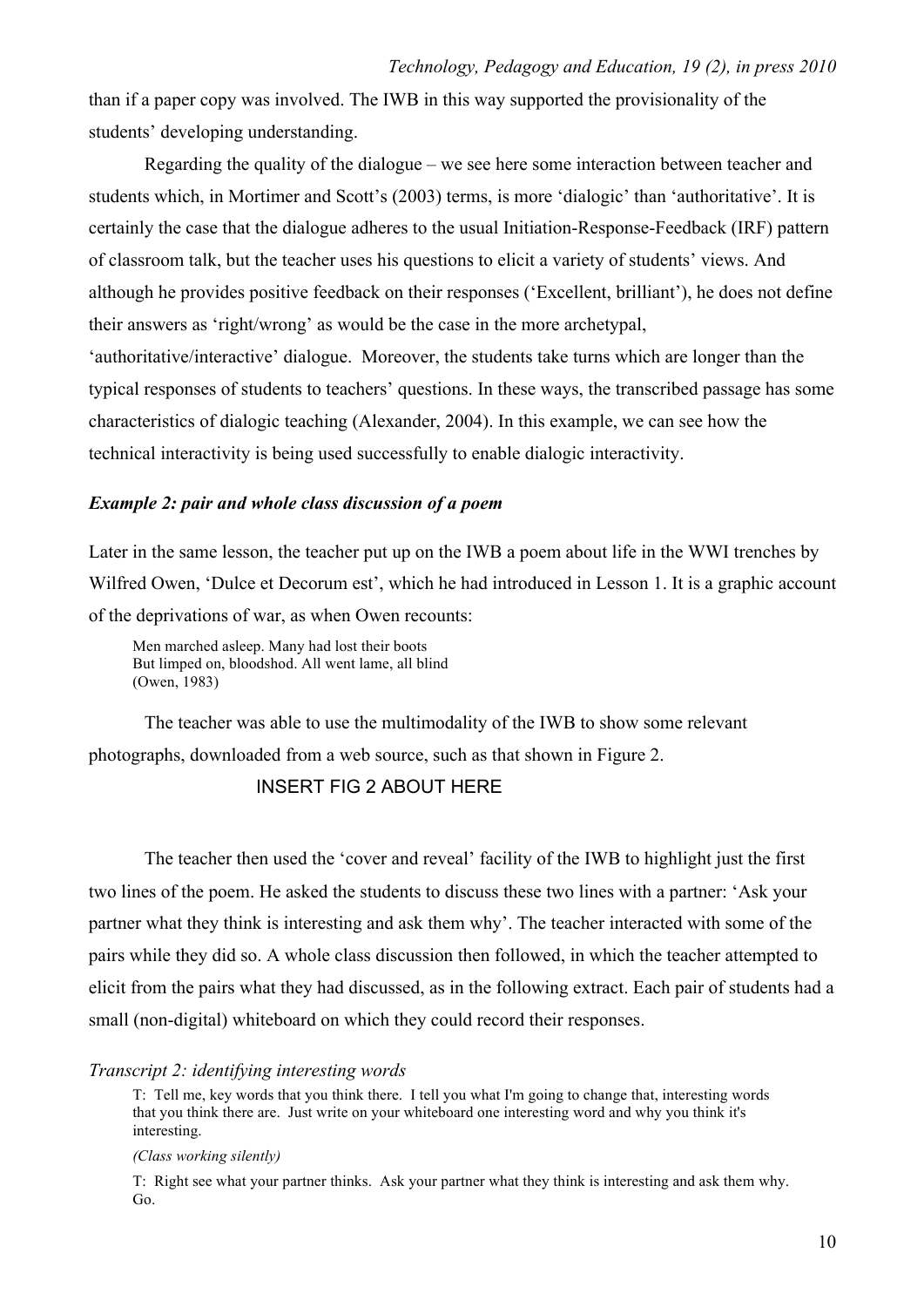*(Class discuss in pairs)* 

Students in one pair: ...knock-need...he a really nice...*(whispering)*.

T: *(to a pair of students)* Right Ricky what have you got? Knock-kneed. Imagine, explain that for me, what's it mean to you, conjure up an image of it.

Ricky: *(inaudible answer).* 

Other student: ...that's a bit scarier than that.

T: A bit like what Joe and Daniel, yeah I do it like that and these are in like that. OK. *(To whole class)*  Right, somebody, something interesting then please about the poem. What do we think about the poem.

Ricky: Knock-kneed.

T: Ah, Ricky, me and Ricky have just been saying knock-kneed is an interesting one. I think Joe and Daniel, for me am I right, they've seen that because they emphasised that quite a bit in their dramatisation. What's it mean to you?

Joe/Daniel: They say that their knees have been worn out quite a lot, they're old and they're bruised or broken.

*(This discussion continued for several minutes)*

### *Comment*

Here we can see that the teacher used the 'cover/reveal' facility of the IWB to focus students' close attention on to part of the poem – thus scaffolding their learning about it by reducing the complexity of the task. He then used this resource to develop pupil-pupil dialogue (as in the list above) by allowing them time and 'dialogic space' (Wegerif, 2007) in pairs to think about and share their joint responses and feed them back to the rest of the class. Throughout this discussion, several took turns in the dialogue that were quite extended (though they still did not match the typical length of turn taken by the teacher), resembling the kinds of student contributions seen as valuable by advocates of 'dialogic' pedagogies (Alexander, 2004; Kim et al., 2007).

# *Example 3: imagining the experience*

The above discussion of the poem and pictures were followed up in the third lesson of the series, in which the teacher led a discussion of the question 'Is it possible for us to imagine the experience of trench warfare?' (written up on the IWB). The teacher initially played the class an audio recording of the sounds of trench warfare, and also played a (silent) film on the IWB. Part of this discussion (edited for brevity) is transcribed below.

#### *Transcript 3: imagining trench warfare*

Ricky: It's like when you imagine winning the lottery. . . it wouldn't necessarily be like what you think. Robert: You can imagine what it would look like, but you can't imagine what it would feel like or how you would be feeling.

Owen: Yes, because on the DVDs or on the films and the poems and stuff, it explains and you can see what it looks like, in wasteland, and you're both in trenches, but you wouldn't know what it was like to go ages without food or water.

Ricky: That's partially true, but you wouldn't know what it would be like to be shot by a bullet or be bombed or something. You wouldn't see what it looked like either.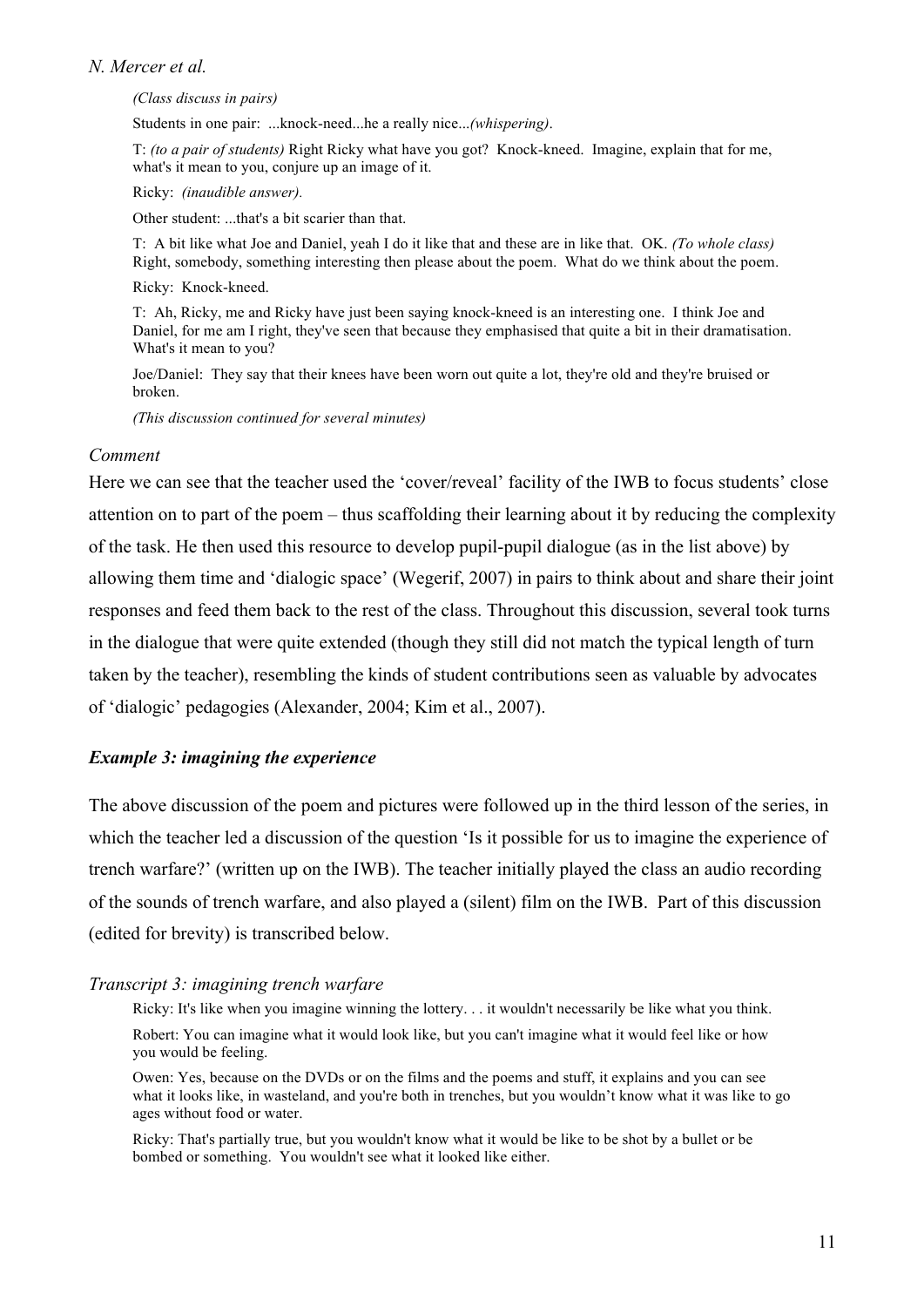Felix: Every single person's experience with it would be different. Everybody's got different feelings towards the war, and you wouldn't know what anyone would have felt like, even if we were there, you would only know what you felt like.

T: Yes, can we ever achieve a common understanding of anything?

The teacher used the IWB to sum up the main points of the discussion, as shown in Figure 3. INSERT FIG 3 ABOUT HERE

### *Comment*

As the extract in Transcript 3 shows, the teacher successfully elicited some relevant and interesting views on the question offered to the students. The discussion was certainly 'dialogic', in Mortimer and Scott's (*op.cit*.) sense, because students offer a range of reasoned views – and it is also 'interactive' as those views are debated and synthesised by the students. The teacher took a nonevaluative, commenting role. The IWB is at this point being used simply to record the outcomes of the class discussion, which could be done as easily with non-electronic technology. But the more salient point is that this same technology acted as a 'digital hub', enabling the teacher to easily show a wide range of digital resources presented in different modalities – poems, a historical diary, photographs, audio and visual tracks of a film played separately. These functioned as pivotal stimuli for the subsequent discussion, and to allow students to annotate texts, while he led classroom discussions about them. With reference to the earlier list of teaching 'intentions', the teacher used the IWB to guide lesson flow and encourage evaluation and synthesis. By basing the discussion and group activity throughout the series of three lessons on this flexible yet coherent (and annotatable) set of resources, he could also be seen to support the temporal development of learning and develop a learning community (which, according to Alexander, 2004, is one of the key aspects of dialogic teaching).

#### **Discussion**

By conceptualising the use of the IWB within a framework of dialogic teaching, the teachers in our project have been encouraged to look for effective ways of exploiting its interactive and multimodal features to support their pedagogic aims. As a result, both the teachers and researchers considered the functionalities of the IWB from a pedagogic perspective (rather than, say, attempting to use all the functionalities because they are available). With this in mind, let us re-consider our central research question: *How can teachers using a 'dialogic' approach to teaching exploit the multimodality and interactivity of the IWB to support student learning?* For reasons of space, we have only shown a few illustrative examples from practice. But our analysis shows that these were typical in the sense that a wide range of visual (including video), auditory and text-based functions was used by the three teachers and their pupils as stimuli for reasoning. Moreover, in each case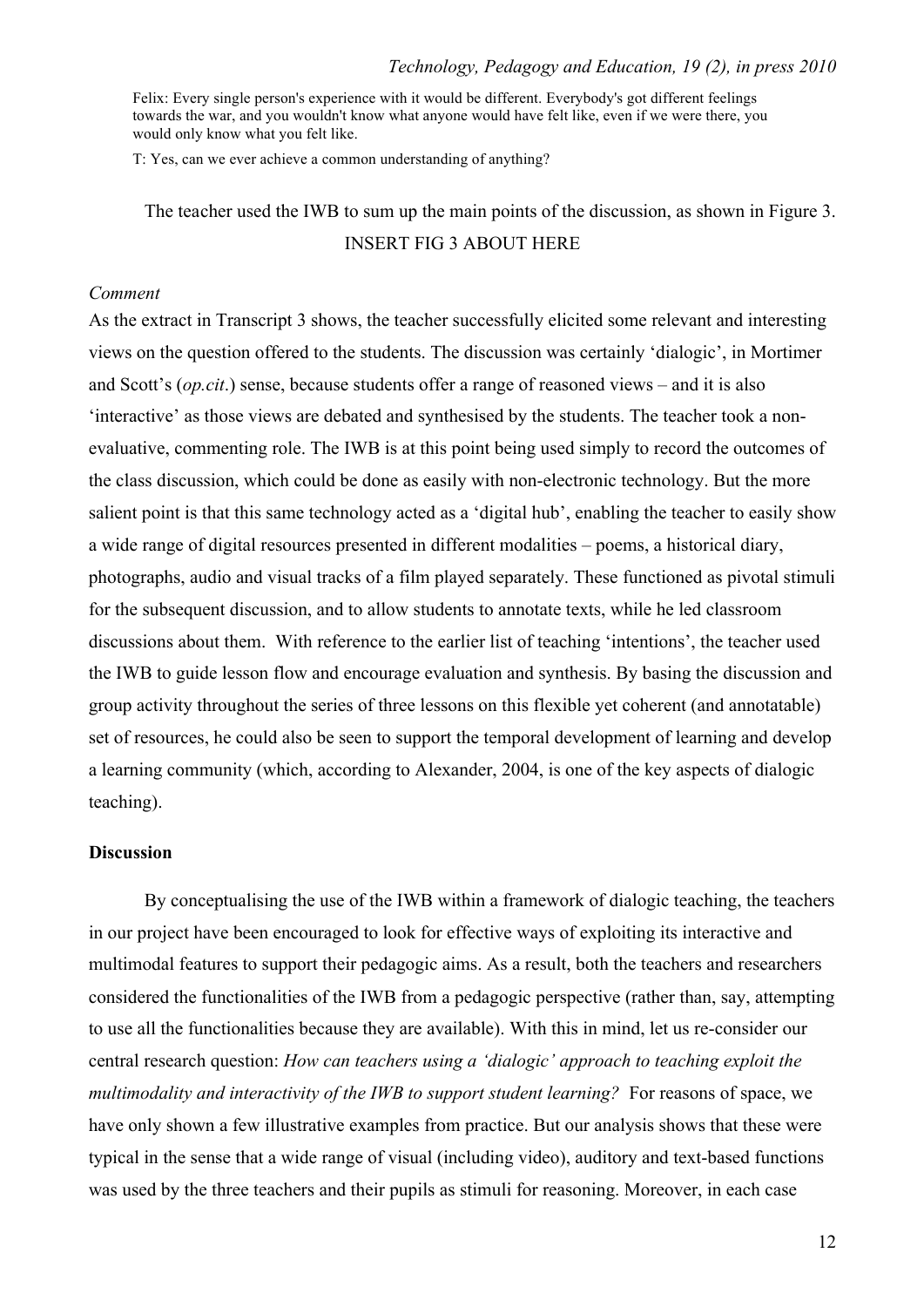teachers encouraged students to test provisional ideas. Individual and collective thinking were embodied within a series of evolving digital representations that were purposefully manipulated, reformulated, annotated, saved and/or revisited so that meanings were created cumulatively over time through sustained, responsive dialogue. The extent to which the dialogues promoted were educationally effective (or at least could be judged to be so, from our perspective) varied, of course.

Further teacher strategies observed in all three cases included engaging all students vicariously in IWB activity and intertwining this with other kinds of activity. These strategies are further elaborated by Hennessy (in preparation) and they resonate with findings from Cutrim Schmid's longitudinal study (this issue) of a language teacher developing competency in designing more open IWB-based materials, managing interactions mediated by the IWB and rationing IWB use.While we acknowledge that our teachers had already developed a dialogic pedagogy, we know from other studies (e.g. Mohon, 2008; Warwick *et al*. in press) that adopting a dialogic approach is demanding for teachers, in terms of both lesson preparation and the interactive demands on them during the lesson. In the early stages of its adoption, at least, it seems to require a degree of awareness on the part of the teacher that is almost certainly not commonplace. It is not easy for teachers to transcend the conventional patterns of classroom interaction, even if their aim is to do so. However, it can be expected that, over time, the relevant strategies will become less selfconscious and more a natural part of classroom interaction.

It is clear from our study that the IWB allows a flexibility in the marshalling of resources that enables teachers to create interesting multimodal stimuli for whole-class dialogue much more easily than do other technologies. However, it is the (evolving) pedagogy that determines the nature of IWB use – it seems that a tool such as the IWB can present new possibilities for a teacher, but it is as the servant of pedagogy and not its master. It is through the orchestration of the perceived affordances of the IWB that such dialogic intentions of teachers can be fulfilled. The same function of an IWB may be used to support dialogic or more traditional didactic strategies. However, those teachers with dialogic intentions strive to employ a variety of IWB functions to enhance the quality of pupils' learning experience. Thus the effective use of the IWB as an educational tool is not inherent in the hardware, software or even the materials it displays. It is predicated upon the teacher's practical understanding of how to engage students and to help them learn. Any training that teachers – especially pre-service teachers – receive in the use of such technology -needs to take this into account.

The outcomes of this study thus form a basis for wider professional development, and we are currently working with the teacher participants to share with others the lesson materials and video footage illustrative of supporting dialogic teaching with the IWB. The framework for describing pedagogic strategies that we co-constructed during our analyses should also prove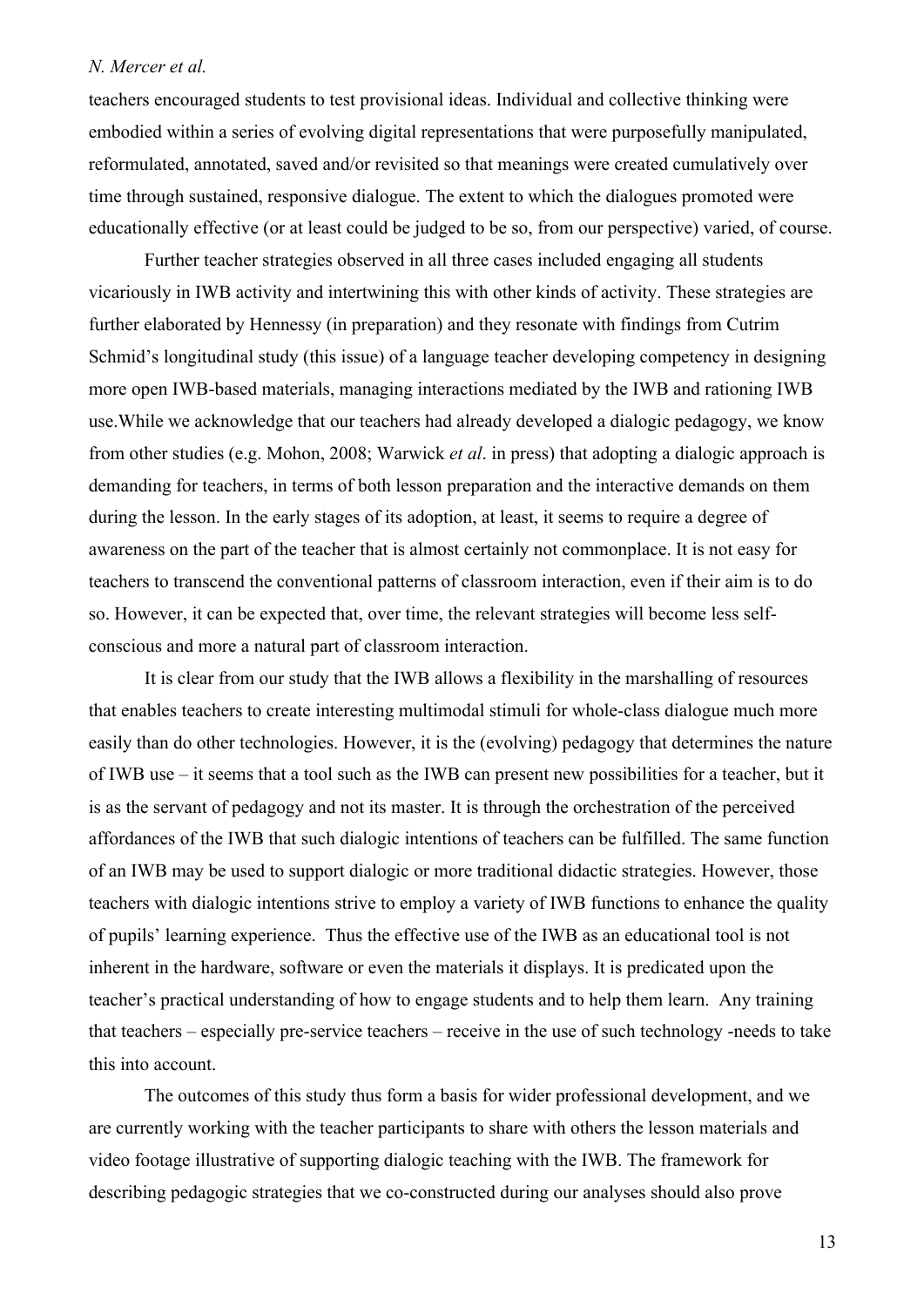useful. Collectively these resources might serve to stimulate discussion, development and trialling of dialogic approaches by pre-service teachers or colleagues working in other settings. They are freely available via our website at http://dialogueiwb.educ.cam.ac.uk/.

# **Acknowledgements**

We are very grateful to the teachers and students who willingly participated in the study. The work was funded mainly by the UK Economic and Social Research Council (ref. RES063270081) as part of a Research Fellowship programme of work carried out in 2007-09 by Sara Hennessy. A research development grant from the Faculty of Education funded the research assistance helpfully provided by Silvia Stetco-Belknap. We also appreciate the efficient secretarial assistance and data processing undertaken by Bryony Horsley-Heather. Finally, we wish to acknowledge the helpful comments by three peer reviewers on an earlier draft of this article.

# **References**

- Alexander, R. J. (2004). *Towards Dialogic Teaching. Rethinking Classroom Talk*. Cambridge: Dialogos UK Ltd.
- Beauchamp, G., & Parkinson, J. (2005). Beyond the 'wow' factor: developing interactivity with the interactive whiteboard. *School Science Review, 86*(316), 97-103.
- Cardellichio, T., & Field, W. (1997). Seven strategies that encourage neural branching. *Educational Leadership, 54*(6), 33-36.
- Crook, C. K. (2007). Learning science and learning technology: a place for cultural psychology. *British Journal of Educational Psychology Monograph Series, II*(5), 1-17.
- Dawes, L. (2001). What stops teachers using new technology? In M. Leask (Ed.), *Issues in Teaching using ICT* (pp. 61-79). London: Routledge.
- Dawes, L., Mercer, N., & Wegerif, R. (2004). *Thinking Together: A programme of activities for developing speaking, listening and thinking skills for children aged 8-11*. Birmingham: Imaginative Minds.
- Gillen, J., Kleine Staarman, J., Littleton, K., Mercer, N., & Twiner, A. (2007). A 'learning revolution'? Investigating pedagogic practice around interactive whiteboards in British primary schools. *Learning, Media and Technology, 32*(3), 243-256.
- Hennessy, S. (in preparation). The role of digital artefacts on the IWB in mediating dialogic teaching and learning.
- Hennessy, S., & Deaney, R. (2009). 'Intermediate theory' building: Integrating multiple teacher and researcher perspectives through in-depth video analysis of pedagogic strategies. *Teachers College Record, 111*(7), 1753-1795.
- Hennessy, S., Deaney, R., Ruthven, K., & Winterbottom, M. (2007). Pedagogical strategies for using the interactive whiteboard to foster learner participation in school science. *Learning, Media and Technology, 32*(3), 283-301.
- Hennessy, S., Warwick, P., & Mercer, N. (2010, in press). A dialogic inquiry approach to working with teachers in developing classroom dialogue. *Teachers College Record*.
- Higgins, S., Falzon, C., Hall, I., Moseley, D., Smith, F., Smith, H., et al. (2005). *Embedding ICT in the Literacy and Numeracy Strategies. Final Report*. Newcastle, UK: Centre for Learning and Teaching, School of Education, Communication and Language Sciences, University of Newcastle upon Tyne.
- Kim, I., Anderson, R. C., Nguyen-Jahiel, K., & Archodidou, A. (2007). Discourse patterns during children's collaborative online discussions. *Journal of the Learning Sciences, 16*(3), 333- 370.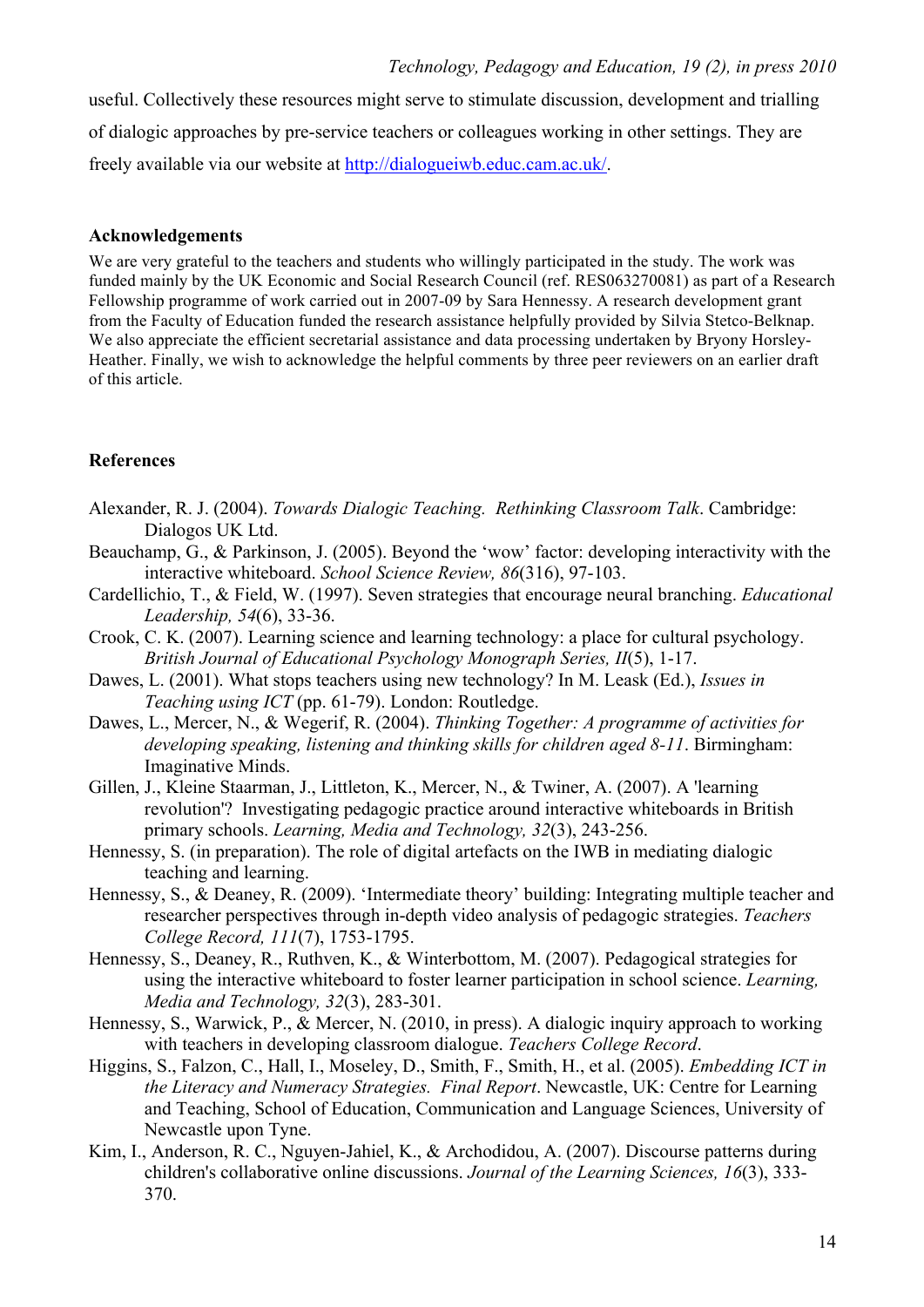- Kitchen, S., Mackenzie, H., Butt, S., & Finch, S. (2006). *Evaluation of Curriculum Online report of the third survey of schools*. London: National Centre for Social Research.
- Lankshear, C. (1997). *Changing Literacies*. Philadelphia: Open University Press.

Lemke, J. (1990). *Talking Science: language, learning and values*. Norwood, N.J.: Ablex.

- Miller, D., Glover, D., & Averis, D. (2005, 14 17 September 2005). *Developing pedagogic skills for the use of the interactive whiteboard in mathematics.* Paper presented at the BERA 2005, University of Glamorgan.
- Mortimer, E. F., & Scott, P. H. (2003). *Meaning Making in Secondary Science Classrooms* Milton Keynes: Open University Press.
- Moss, G., Jewitt, C., Levacic, R., Armstrong, V., Cardini, A., Castle, F., et al. (2007). *The Interactive Whiteboards, Pedagogy and Pupil Performance Evaluation: An Evaluation of the Schools Whiteboard Expansion (SWE) Project: London Challenge* (No. RR816). London: DfES.
- Säljö, R. (1999). Learning as the use of tools: a sociocultural perspective on the human-technology link. In K. Littleton & P. Light (Eds.), *Learning with Computers: analysing productive interaction* (pp. 144-161). London: Routledge.
- Smardon, D., & Bewley, S. (2007). *What students say about their learning - how can this improve learning?* Paper presented at the British Educational Research Association Annual Conference.
- Smith, H. J., Higgins, S., Wall, K., & Miller, J. (2005). Interactive whiteboards: boon or bandwagon? A critical review of the literature. *Journal of Computer Assisted Learning, 21*(2), 91-101.
- Somekh, B., Haldane, M., Jones, K., Lewin, C., Steadman, S., Scrimshaw, P., et al. (2007). *Evaluation of the Primary Schools Whiteboard Expansion Project (SWEEP): Report to the Department for Education and Skills.* London: Becta.
- Warwick, P., Hennessy, S., & Mercer, N. (2010, submitted). Developing interactive whiteboard use in a 'dialogic classroom': extending classroom practice and school development through coenquiry.
- Warwick, P., Mercer, N., Kershner, R., & Kleine Staarman, J. (2010, in press). In the mind and in the technology: the vicarious presence of the teacher in pupils' learning of science in collaborative group activity at the interactive whiteboard. *Computers and Education*.
- Wegerif, R. (2007). *Dialogic, Education and Technology: Expanding the Space of Learning*. New York: Springer.
- Wells, G., & Bell, T. (2008). Exploratory talk and guided inquiry. In N. Mercer & S. Hodgkinson (Eds.), *Exploring Talk in School*. London: Sage.
- Wertsch, J. V., Tulvoiste, P., & Hagstrom, F. (1993). A sociocultural approach to agency. In E. A. Forman, N. Minick & C. A. Stone (Eds.), *Contexts for Learning: Sociocultural Dynamics in Children's Development* (pp. 336-356). New York: Oxford University Press.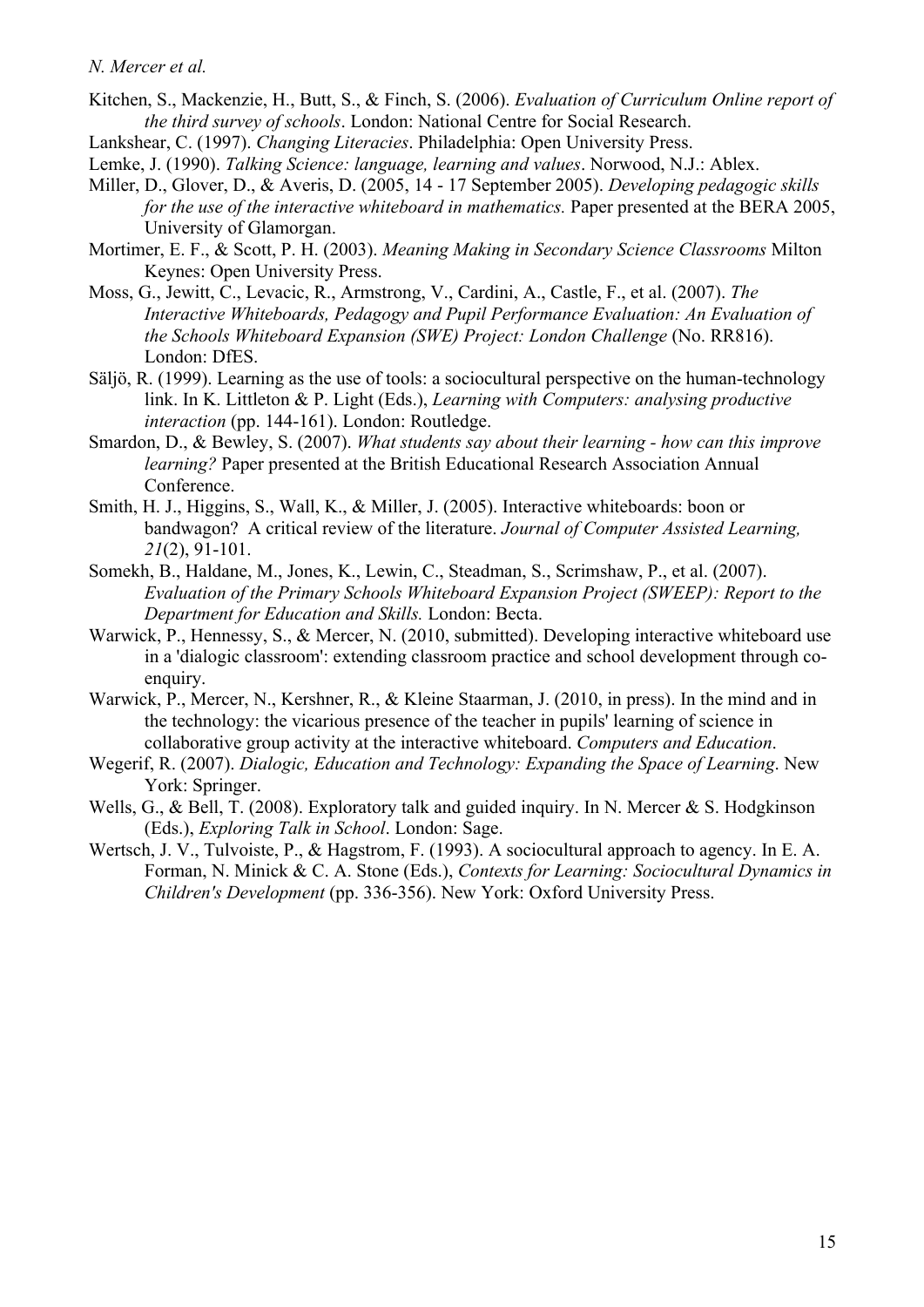Figure 1: Henry's annotations

If I ever get sent to the front with a regiment, I shall shed tears of joy. I do envy, Chris going off so soon but I think this dog will have his day soon too. We expect to be moved to the front at any moment. The men apparently will be in the trenches alternate 24 hours, changing with a fresh lot of men during the night. I am behind HQ, probably a dug out where I sit and wait for the wounded to be brought to me. I am told that doctors are not allowed in the trenches. I am told that the feeding at the front is splendid and there is a Daily Mail for every 10 men. Our men have had a terrible experience of 24 hours in trenches, drenched through and in some places knee deep in mud and water. To see them come out, line up and march off is almost terrible. They don't look like strong young men. They are muddied to the eyes. Their coats are plastered with mud and weigh an awful lot with the water that has soaked in. Their backs are bent and they stagger and totter along with the weight of their packs. Their faces are white and haggard and their faces glare out from mud. They look like wounded, sick, wild things. Many, too many who are quite beat are told they must walk it. Then comes the nightmare of a march of 2 to 4 miles which they do in a trance.

Figure 2: One of the photographs displayed by the teacher